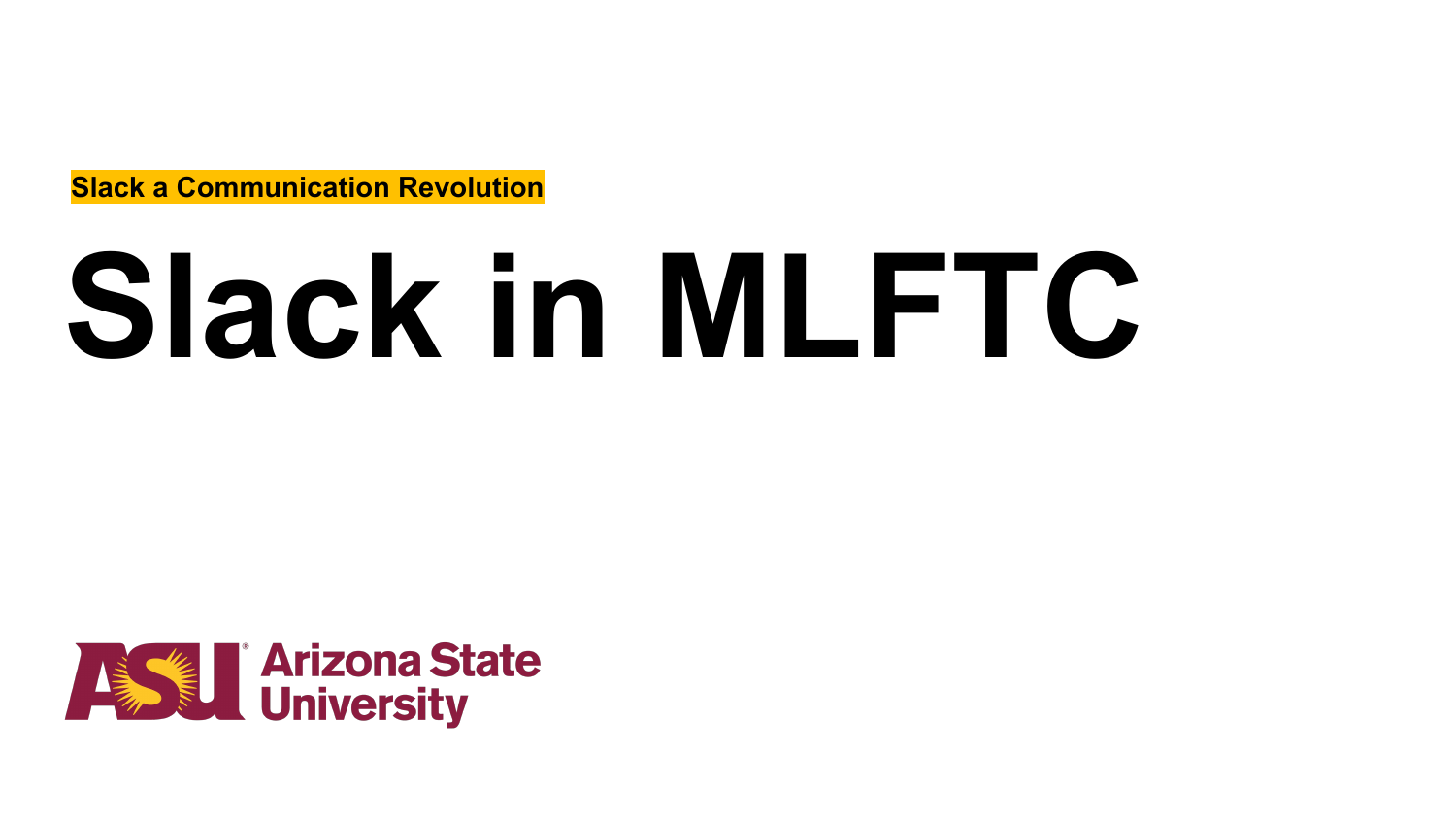# Table of Contents

- 1 Slack What is it?
- 2 Slack at ASU Who can use it?
- 3 Slack at ASU Common terms?
- 4 How do I access Slack and use it?
- 5 How can I be a model Slack citizen at ASU?
- 6 How can I get Slack on my devices?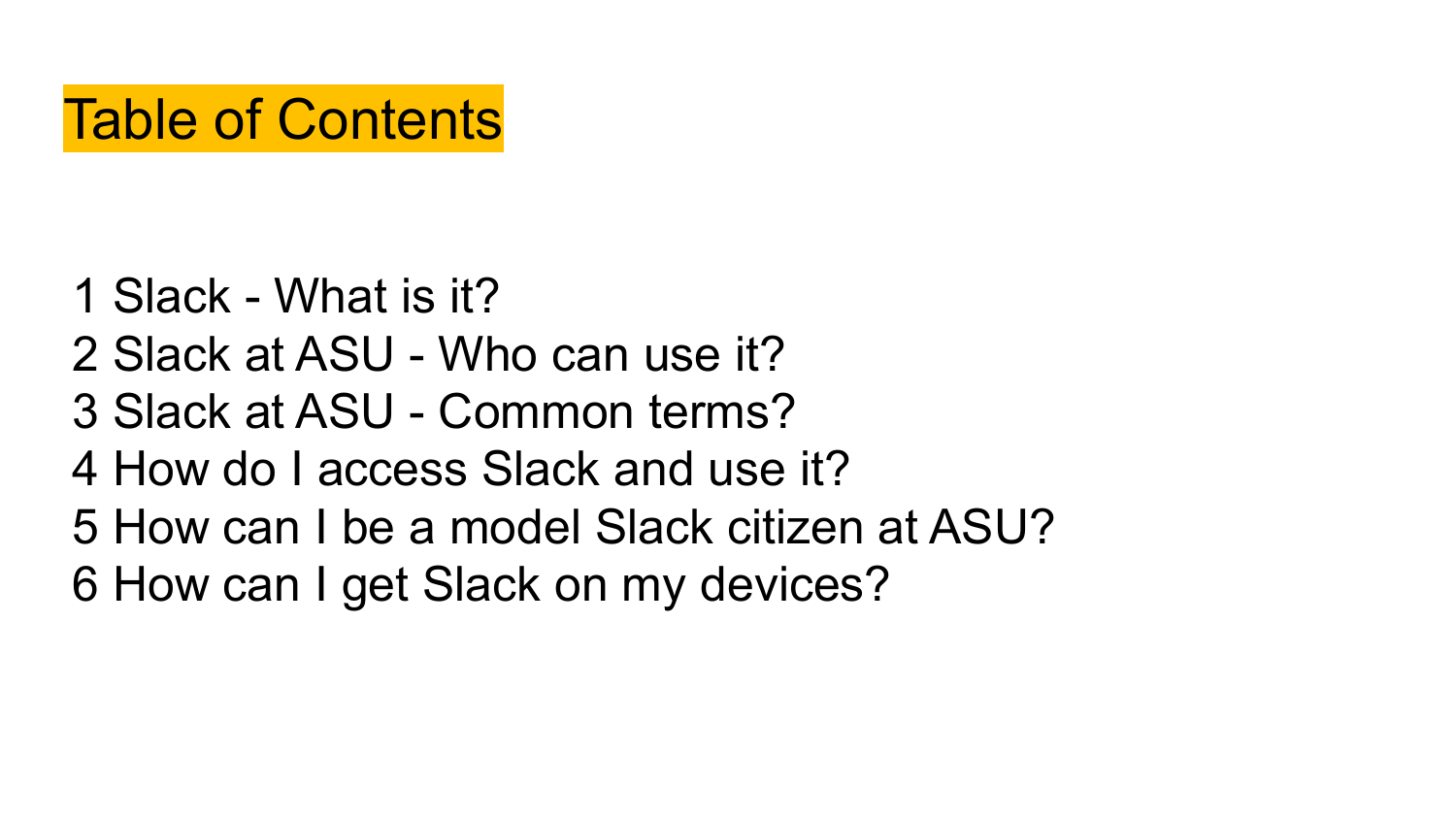



At ASU Slack is the equivalent of ASU's digital campus -- a **collaboration hub** that enables **real-time communications** and connections in a **searchable platform** for **real-time messaging, content sharing, learning**, and more.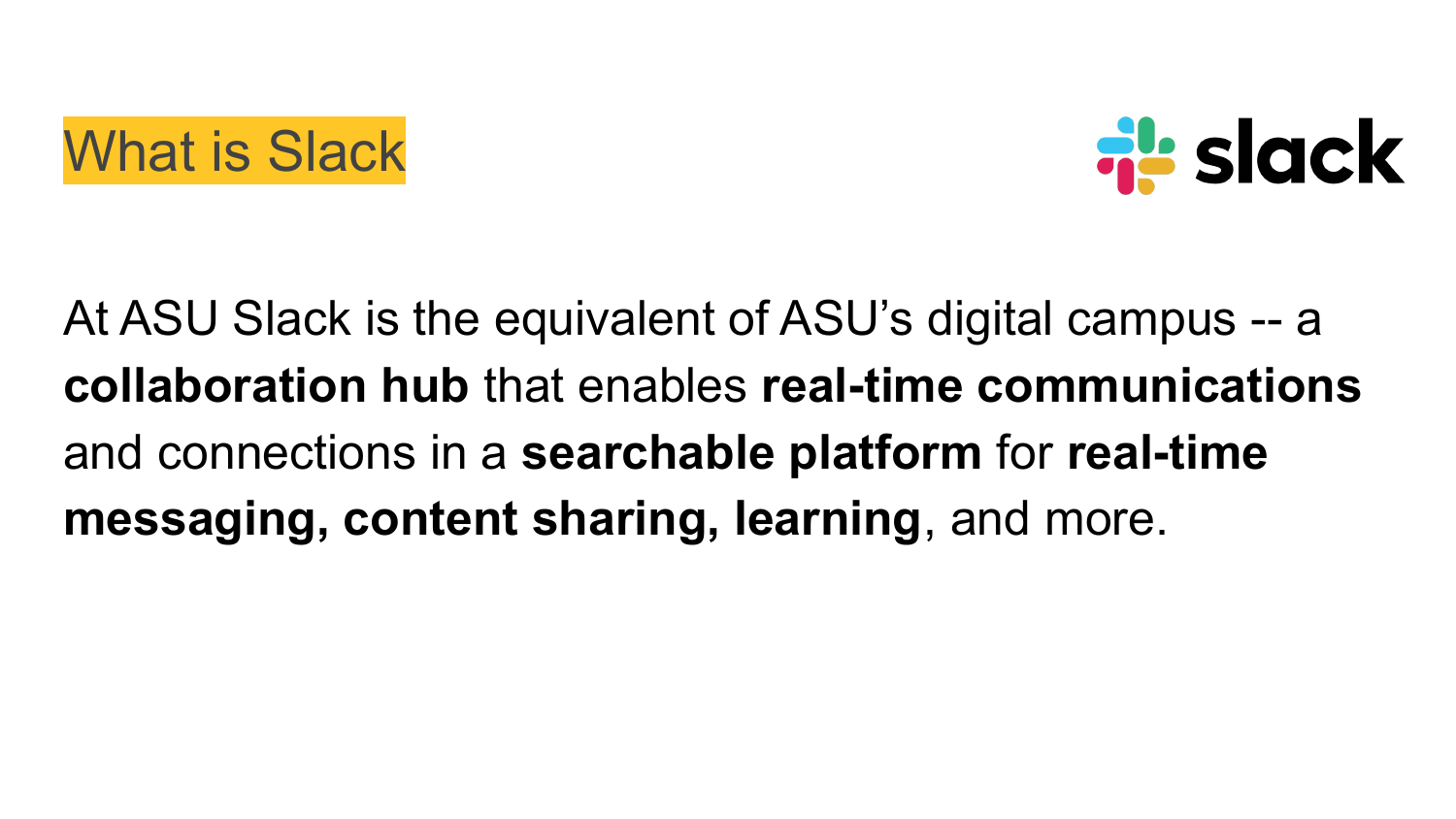# Who Can Use Slack

People everywhere can us Slack to instantly **work together**, to **learn deeper**, to **develop projects** and **solve problems**



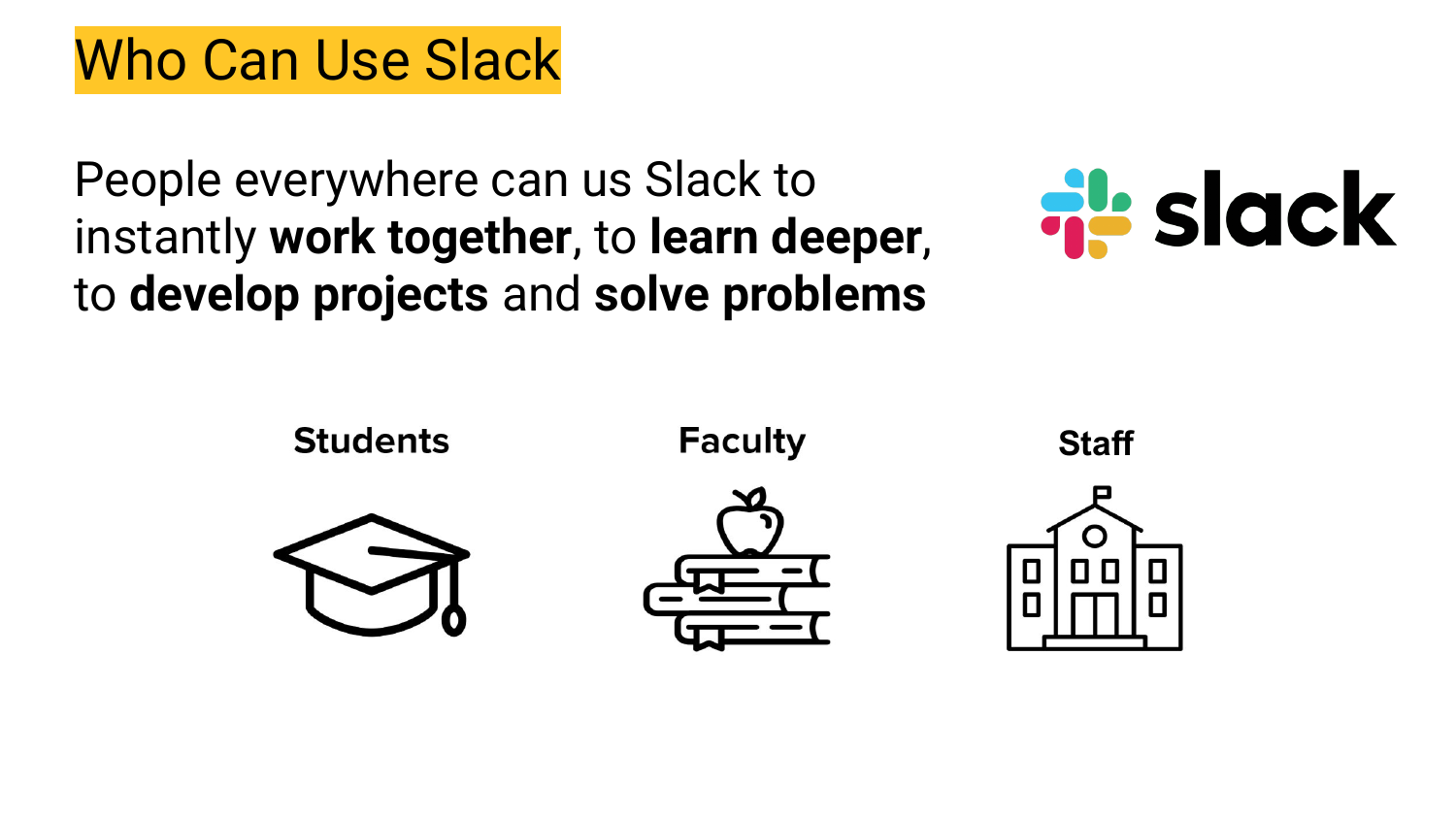### Common Terms: ASU Slack

# **al** slack

#### **Grid**

Defined as all faculty, staff and student users (Active members 29,730). The Grid can hold many Workspaces.

#### **Workspace**

A dedicated space for a course, college, school or department. The Workspace can hold many Channels (256 not counting private channels).

#### **Channel**

A single space for a team to share messages, tools and files. Can either be public or private.

#### **Direct Message**

Also known as DM. DMs are one-to-one conversations between you and another. DMs work well for one-off conversations.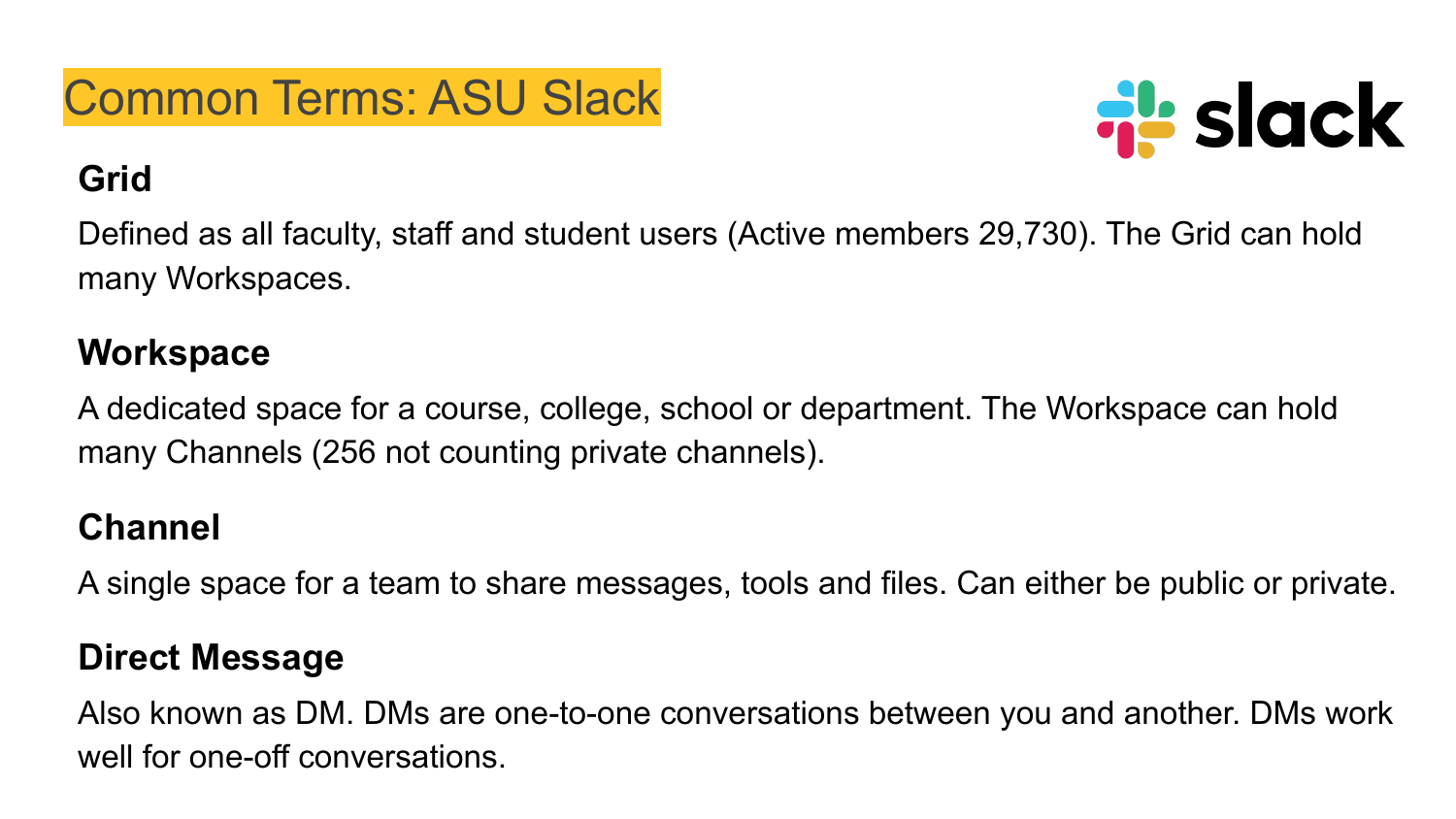



#### **Group Direct Messages**

Group DMs are smaller discussions, outside of channels, between you and up to eight other Slack members. DMs work well for one-off conversations.

#### **Notifications**

Notifications are Slack's way of telling you about items that need your attention. You can choose to receive notifications on your desktop, your mobile device or by email. Notifications can even be customized by channel, so you can prioritize where your attention goes.

#### **Search**

Slack allows you to search all of the information that has been shared publicly within your Slack Grid. This includes all Public Channels in the Workspaces of which you are a member, as well as Private Channels and Direct Messages in which you participate.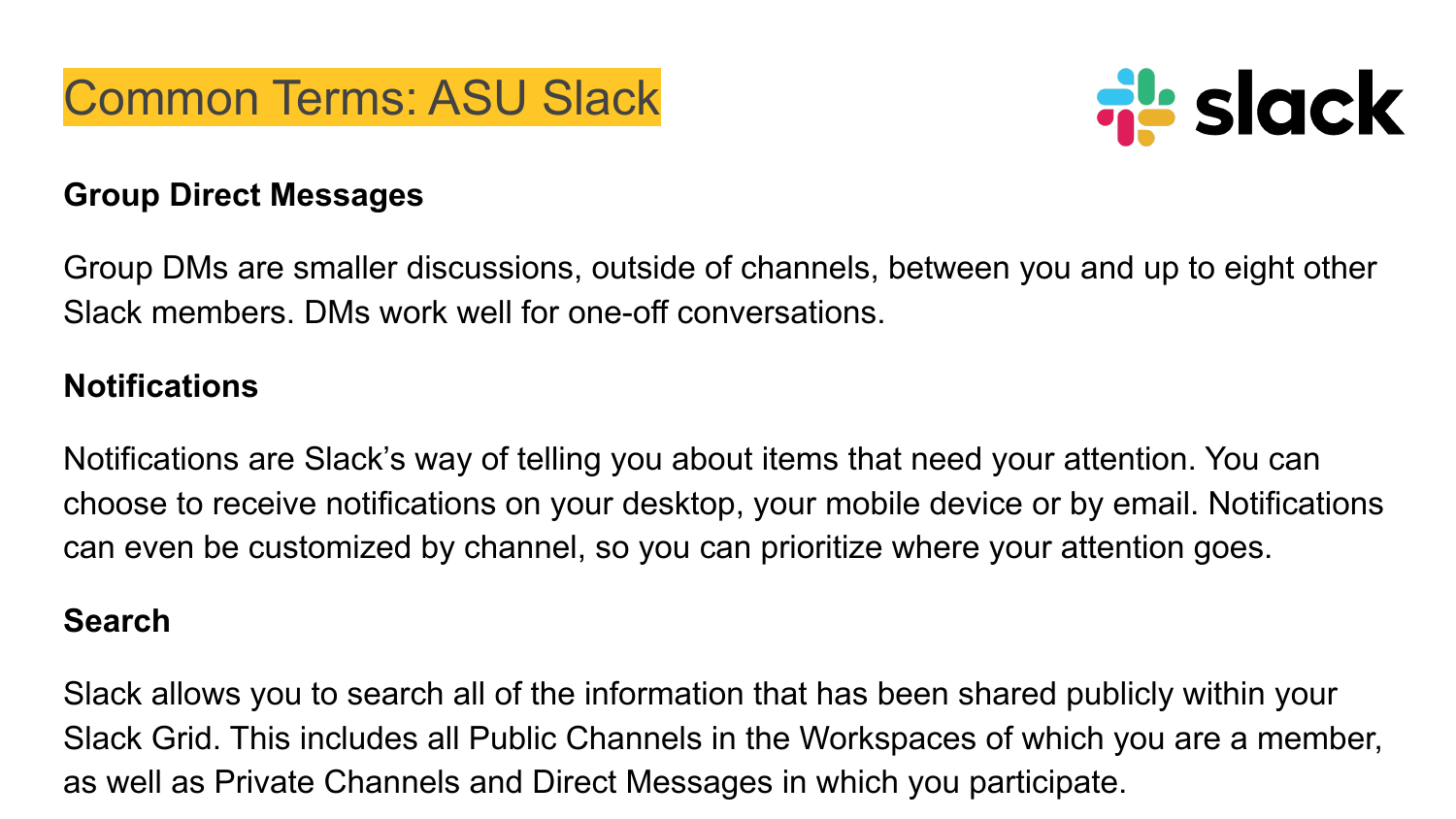## How do I access Slack at ASU



You can sign in and use Slack from a web browser on your desktop at any time. But by downloading the desktop and mobile apps, you can stay signed in to multiple Workspaces, have more control over notifications, and stay in sync even when you're on the move.

**Synchronized apps**: Whatever you do on one device is reflected everywhere — the Slack apps keep your place, letting you pick up wherever you left off.



Step 1: Go to <https://asu.edu/slack>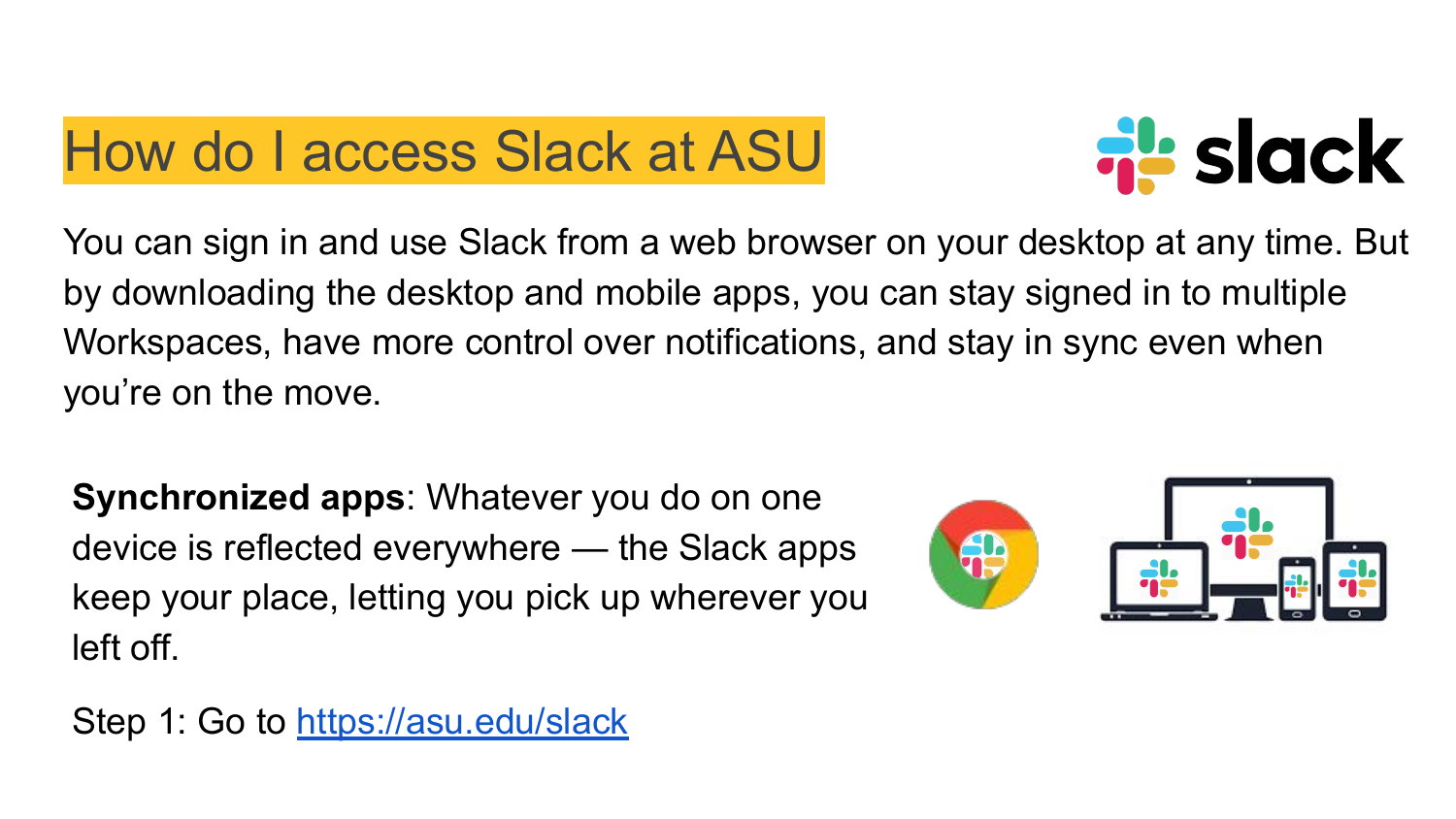# Slack Apps



#### **The Slack App for Your Desktop/Laptop**

[Download Slack for Mac](https://get.slack.help/hc/en-us/articles/207677868-Download-Slack-for-Mac) :

https://get.slack.help/hc/en-us/articles/207677868-Download-Slack-for-Mac

[Download Slack for Windows :](https://get.slack.help/hc/en-us/articles/209038037-Download-Slack-for-Windows)

<https://get.slack.help/hc/en-us/articles/209038037-Download-Slack-for-Windows>

#### **The Slack App (Mobile)**

[Download Slack for Android](https://get.slack.help/hc/en-us/articles/207691318-Download-Slack-for-Android)

<https://get.slack.help/hc/en-us/articles/207691318-Download-Slack-for-Android>

[Download Slack for iOS](https://get.slack.help/hc/en-us/articles/208401947-Download-Slack-for-iOS) <https://get.slack.help/hc/en-us/articles/208401947-Download-Slack-for-iOS>